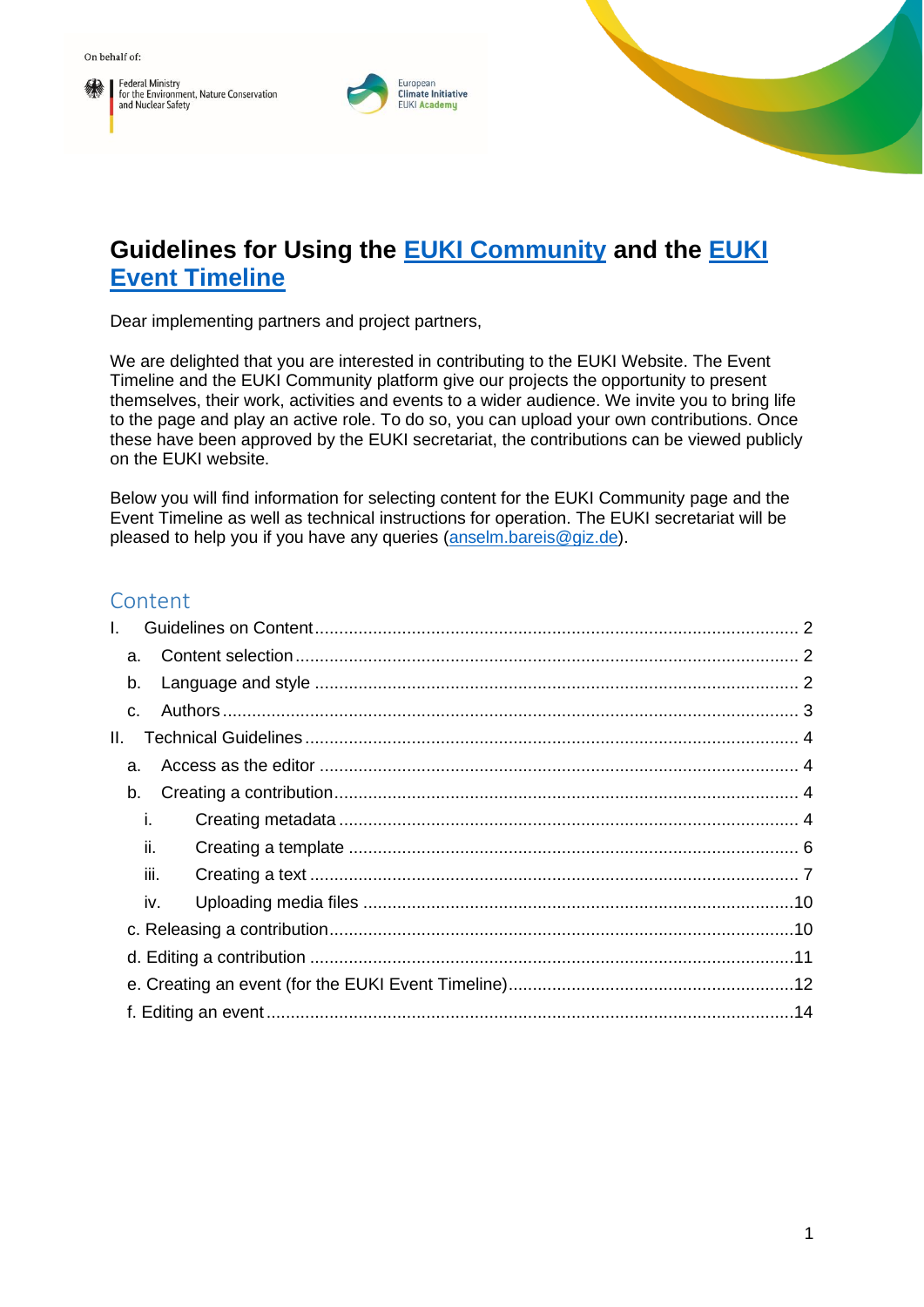





# <span id="page-1-0"></span>**I. Guidelines on Content**

### <span id="page-1-1"></span>**a. Content selection**

The EUKI Community aims to be a platform for EUKI projects and to report about their daily work, thus enhancing the exchange between projects, implementing bodies and partners. At the same time, the EUKI Community page is also visible for all other website users.

Potential content is everything that is directly connected to the project and project work. For instance, it may cover the following topics:

- Best-practice examples
- Reaching a milestone or an important result
- Announcement of events
- Reports on events
- Presentation of a publication
- Media coverage for the project

Other content is also possible after consultation. If you are unsure whether your content is appropriate, you can consult the EUKI secretariat.

The following formats are possible:

- Text
- Photo
- Video
- Audio
- PDF documents
- Links to related pages

In principle, texts and stories are always particularly welcome. However, if you wish to share an audio file, it is sufficient to produce a short text and place a link to the audio file at the end of the text. The same applies to related links or videos. If you have already published relevant content somewhere else, you can link it to the EUKI Community with a short intro text.

Your prominent publications and videos will still be uploaded to our [EUKI Infotheque.](https://www.euki.de/en/infotheque/) If possible, references in the Community should not replicate the article in the infotheque section of the EUKI website but rather give additional information.

You are welcome to illustrate your project work by telling more personal stories about your project. In contrast to more neutral news reports, the aim of the community is to provide "firsthand information on the project".

## <span id="page-1-2"></span>**b. Language and style**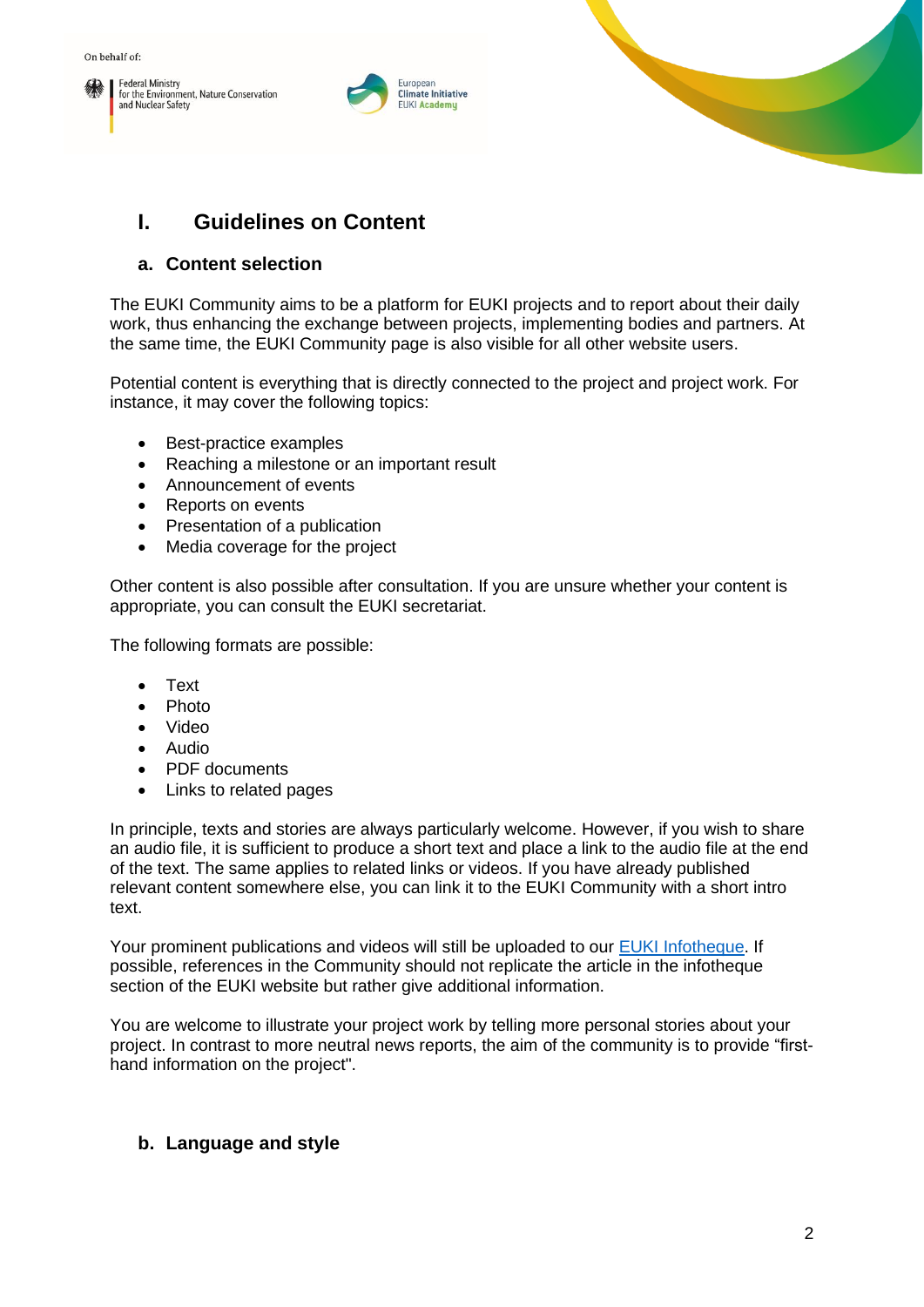



The main language of the "EUKI Community" is English. As not all content in the projects is available in English, content can be posted in other languages within the "EUKI Community". This is one of the differences compared to the English-German home page [www.euki.de.](http://www.euki.de/) Nevertheless, texts in English should be used if possible, or a short summary should be added in English.

For instance, a Polish text or a Polish programme can be uploaded for an event in Poland. Always bear your target audience in mind.

The language style in the Community is comparatively free and depends on the topic. However, we would still ask you to use a formal language style.

Insults and patronising or inappropriate language about other persons and institutions is unwelcome in the Community. Information shared must always be verified to ensure that it is true and screened for any possible violation of copyright.

#### <span id="page-2-0"></span>**c. Authors**

Everyone directly involved in projects is a potential author of a contribution. Whenever possible, each contribution should state the name of the author, the organisation and the project. The name of the author may be omitted in individual cases.

Each project has access to the "EUKI Community". The access details are sent to the project manager who is responsible for passing them on to the appropriate people. It is a good idea to give the access details to the person(s) within the project who is/are responsible for public relations activities and to train them, so that they can support other employees in uploading content if necessary.

Not only the projects but also the EUKI secretariat shares articles with the Community.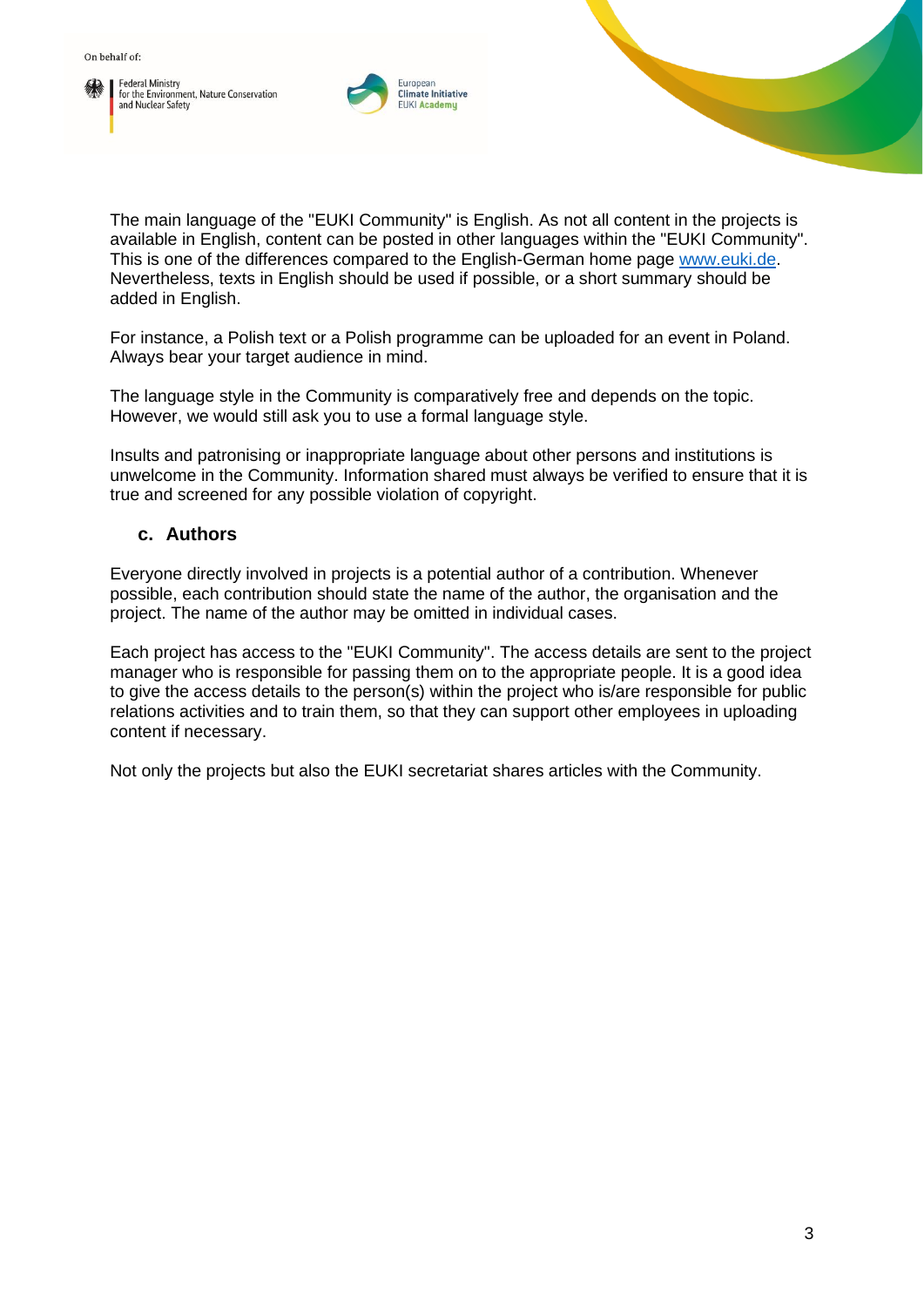



# <span id="page-3-0"></span>**II. Technical Guidelines**

This section describes the technical aspects of using the account. You learn how to access the Community and how to post, edit and submit content for publication.

#### <span id="page-3-1"></span>**a. Access as the editor**

Access details for a project account will be/were sent to the editor of each project. The user name is the name of the project. You can log in under this link: [https://www.euki.de/wp](https://www.euki.de/wp-admin/index.php)[admin/index.php](https://www.euki.de/wp-admin/index.php)

You should first edit your profile after your initial log in.



Once you are logged in, you can upload media files and post contributions and community events. Navigate to the appropriate place in the left column (posts, media, timeline, etc.).

## <span id="page-3-2"></span>**b. Creating a contribution**

1. Click on **"Posts"** in the left column and then click on **"Add New"**.



First enter the metadata and then the text.

#### <span id="page-3-3"></span>**i. Creating metadata**

Please only edit the fields shown here in the guidelines. Any other fields displayed contain design information for the website and must not be changed.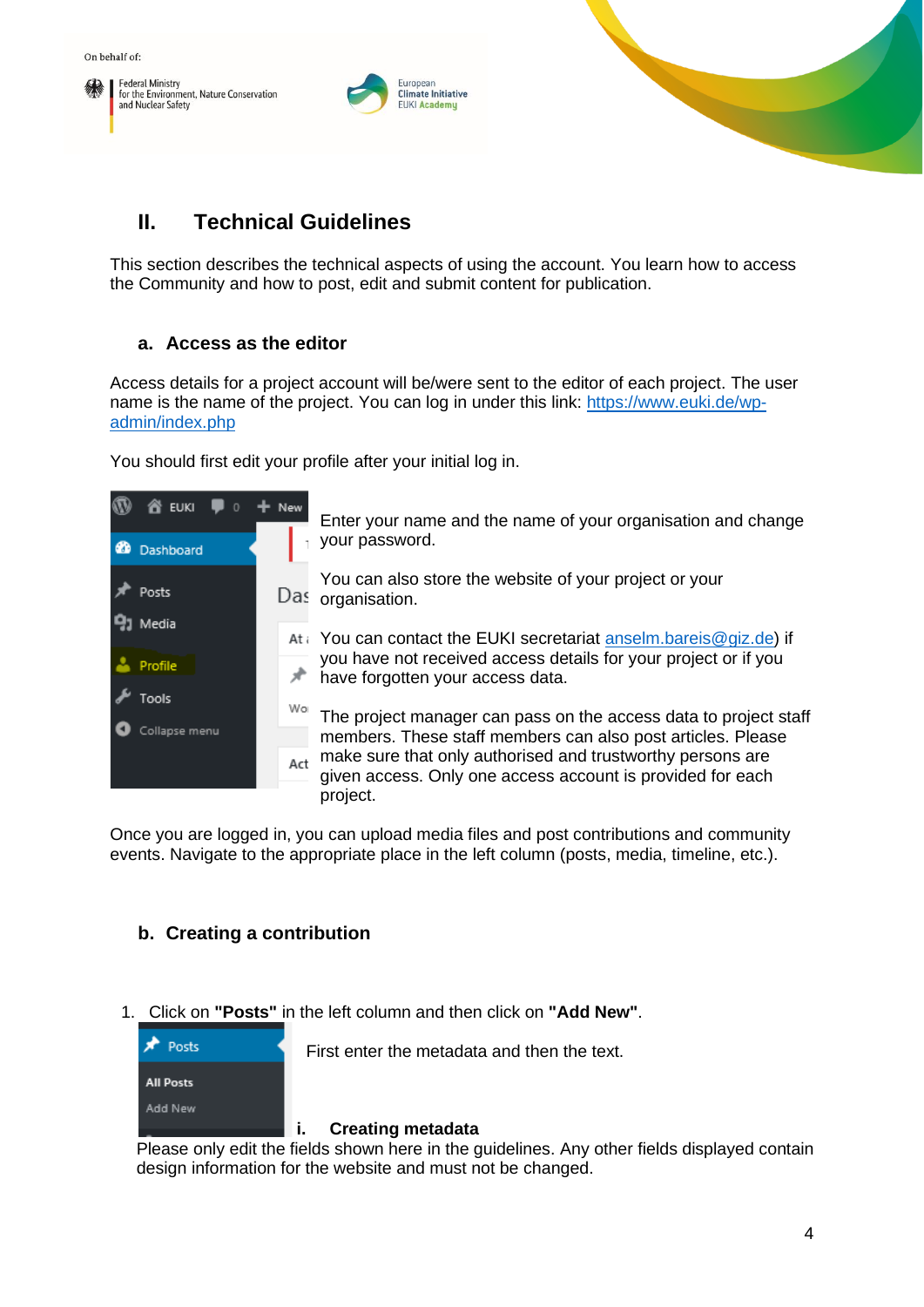**Federal Ministry** for the Environment, Nature Conservation and Nuclear Safety



2. Entitle your post in the **"AddTitle"** field. Choose a short and appropriate title. The first letters of English titles should be written in capital letters.



3. Right below the title field you can see the **"Permalink"**.

The moment you save your title, it is automatically converted to a URL and will be displayed. The permalink is the URL to your post which you may share with others after publishing.

If you wish to change the URL, click on "**Edit**". Please choose a URL consisting of two to three words max.

**4.** Select an image in the **"Featured Image"** field (right column) for your post. This image will be displayed in the post and in the post preview. To this effect click on **"Set Featured Image".**

| <b>Featured image</b>     |  |
|---------------------------|--|
| <b>Set featured image</b> |  |

Follow the instructions given in iv. when uploading images.

The image should at least be 845px in width and 636px in height. Since the image is displayed in different formats, it should also be suitable for size 785x215px. If you have any questions about cropping, you can contact the EUKI secretariat. To upload the image, please proceed as described in section iv.

- 5. Please select "Blog Entry" in the **"Entry Type"** field.
- 6. Enter your EUKI project signature in the **"Project Signature"** field (column on the right). It was provided to you together with your account and is usually more or less in the 17\_123 format. This number will later be used to assign the contribution to your project.
- 7. Please select the main topic assigned to your EUKI project in the "**Topic"** field. You may also choose another two or three appropriate topics additionally.
- 8. Select all countries which your contribution relates to from those listen in the "**Countries**" field. If the project is under way in Spain, Hungary and Poland, these three countries should be selected. However, if the project is only carried out in Spain, just select Spain. Select "Europe" for contributions relating to the EU or if more than five countries are concerned.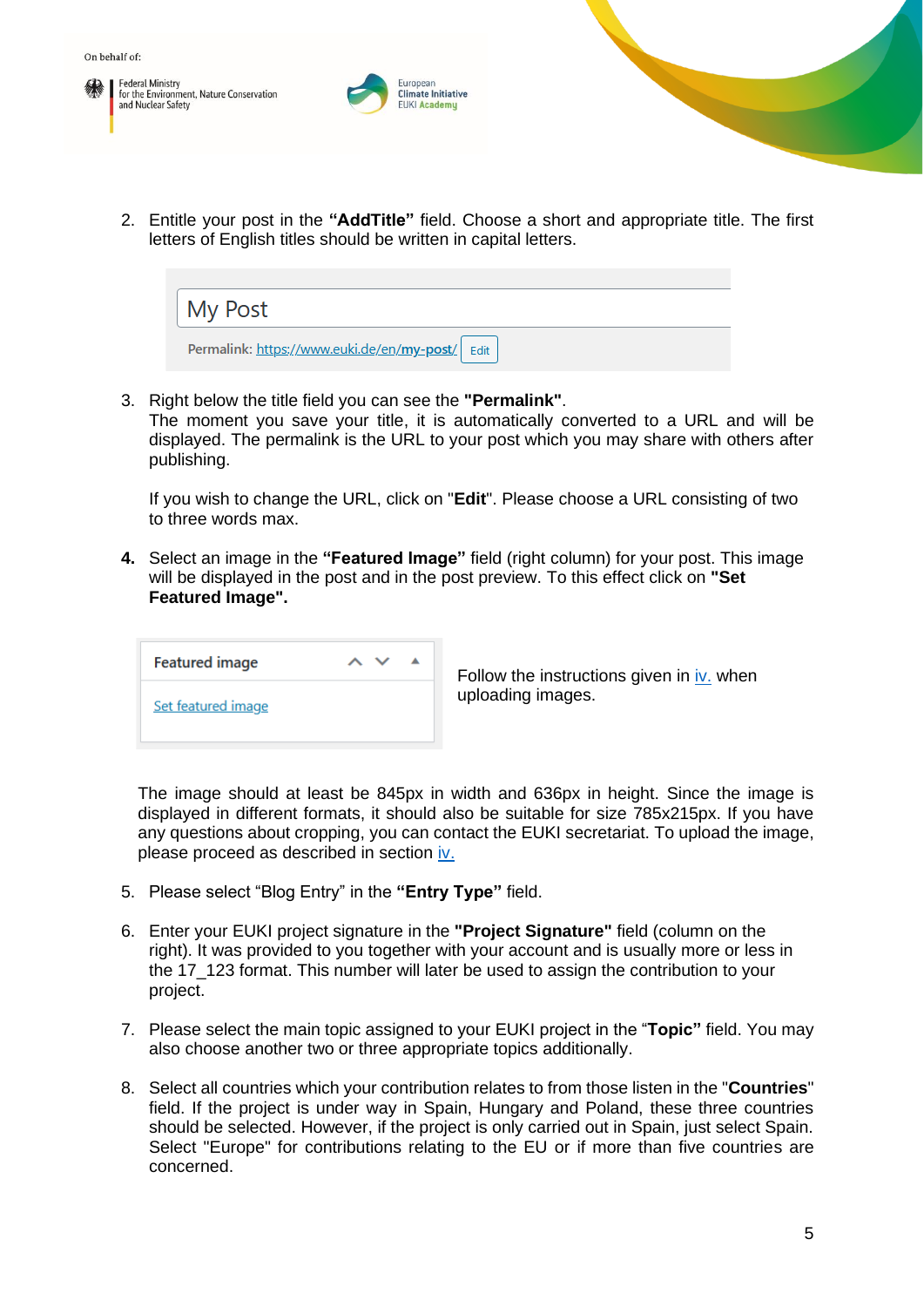**Federal Ministry** Federal Willistry<br>for the Environment, Nature Conservation<br>and Nuclear Safety



- 9. If you wish, you can fill in the "**Tags**" field (column on the right) and add key words that are appropriate for your contribution. These are currently not indicated on the website, but they are meant to improve the search function in the long term.
- 10. You have to briefly summarise your contribution in the **"Excerpt"** field (centre column). The text entered will appear in search engine hits, it should contain keywords if possible to show at a glance what it refers to.

| Image copyright set? *<br>I confirm that all images that are included in this post (this includes the featurec |
|----------------------------------------------------------------------------------------------------------------|
|                                                                                                                |
| <b>Excerpt</b>                                                                                                 |
|                                                                                                                |
| Excerpts are optional hand-crafted summaries of your content that can be used in y                             |
|                                                                                                                |
| Slug                                                                                                           |

#### <span id="page-5-0"></span>**ii. Creating a template**

11. Click on "**Advanced Layout Editor**" to access the default template.

| Add title                     |                    |  |  |  |  |  |  |
|-------------------------------|--------------------|--|--|--|--|--|--|
|                               |                    |  |  |  |  |  |  |
| <b>Advanced Layout Editor</b> |                    |  |  |  |  |  |  |
| <b>吗</b> 】 Add Media          |                    |  |  |  |  |  |  |
| Paragraph                     | $\pmb{\mathrm{v}}$ |  |  |  |  |  |  |
|                               |                    |  |  |  |  |  |  |

12. Click on **"Templates"** in the top right corner of the text field and select the "**NT Community Blog Page**" template.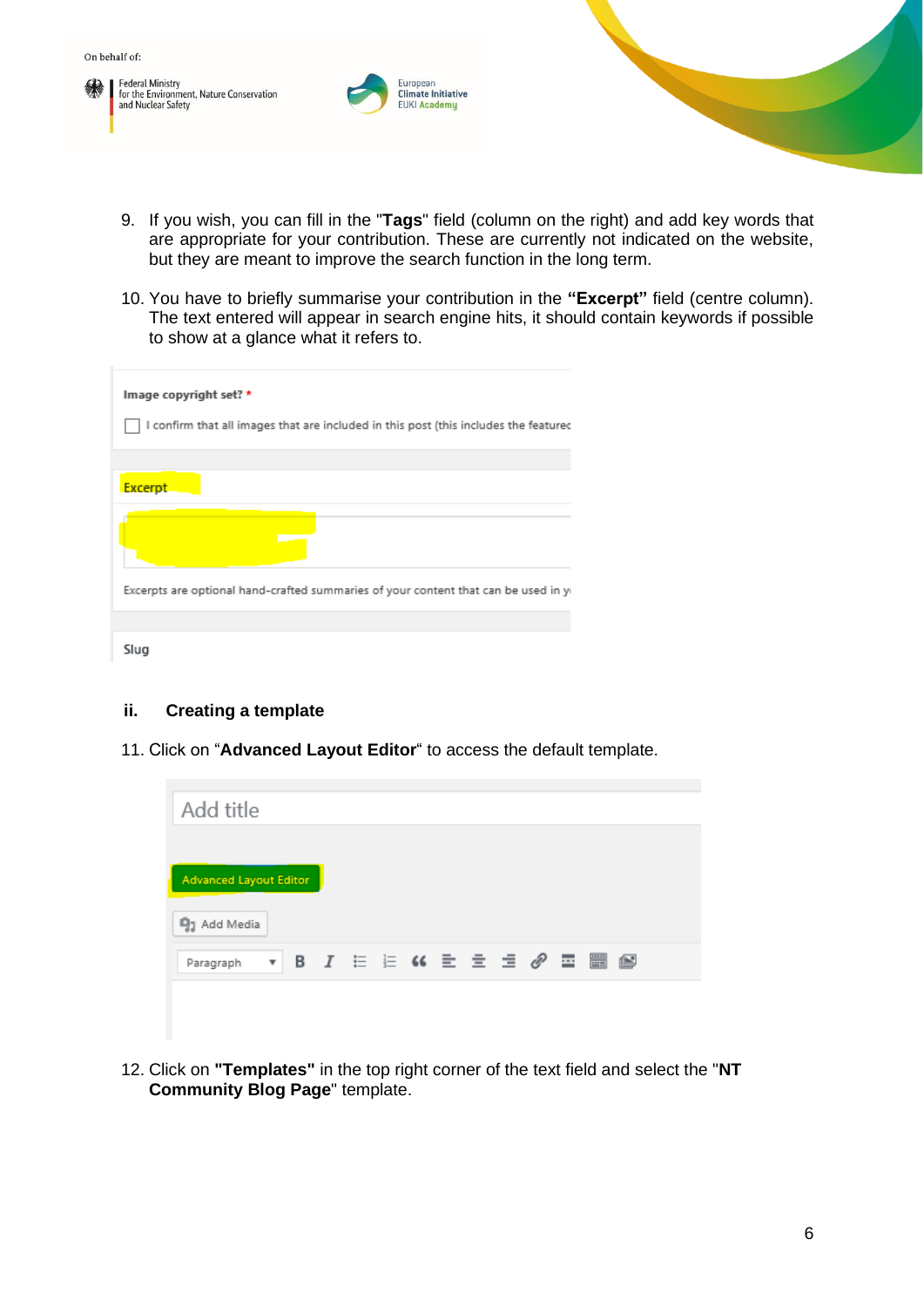

You can now adjust the template to fit your contribution.

#### <span id="page-6-0"></span>**iii. Creating a text**

Please note that not all styles (e.g. the font) are properly transferred when copying and pasting a text in WordPress. We therefore recommend to solely copy and paste texts from programmes such as Microsoft Notepad in WordPress. This roundabout procedure ensures that an unformatted text is copied and automatically adapted to the respective website style.

**Please only fill in the boxes indicated. Boxes containing rectangular brackets must not be modified or deleted as they contain automatic links.** This does, for example, apply to boxes with the following contents: "From the community", [featured image], [back\_button label="back"], [post\_date][blog\_type][topics][countries] und [post\_title].

| <b>Gitter Reihe</b>                       |                  |
|-------------------------------------------|------------------|
| $\bigcirc$ 1/2                            | $\bigcirc$ 1/2   |
|                                           |                  |
| 1/1                                       | $\circ$<br>1/1   |
|                                           |                  |
|                                           |                  |
| From the community                        | [featured_image] |
|                                           |                  |
|                                           |                  |
|                                           |                  |
|                                           |                  |
|                                           |                  |
|                                           |                  |
|                                           |                  |
|                                           |                  |
|                                           |                  |
|                                           |                  |
| 1/1                                       |                  |
| [back_button label="back"]                |                  |
|                                           |                  |
|                                           |                  |
|                                           |                  |
| [post_date][blog_type][topics][countries] |                  |
|                                           |                  |

13. Specify the **author and the organisation**. To do so, click on the field in which [post\_title] also appears. Only change the name and organisation. The title of the contribution is automatically adopted.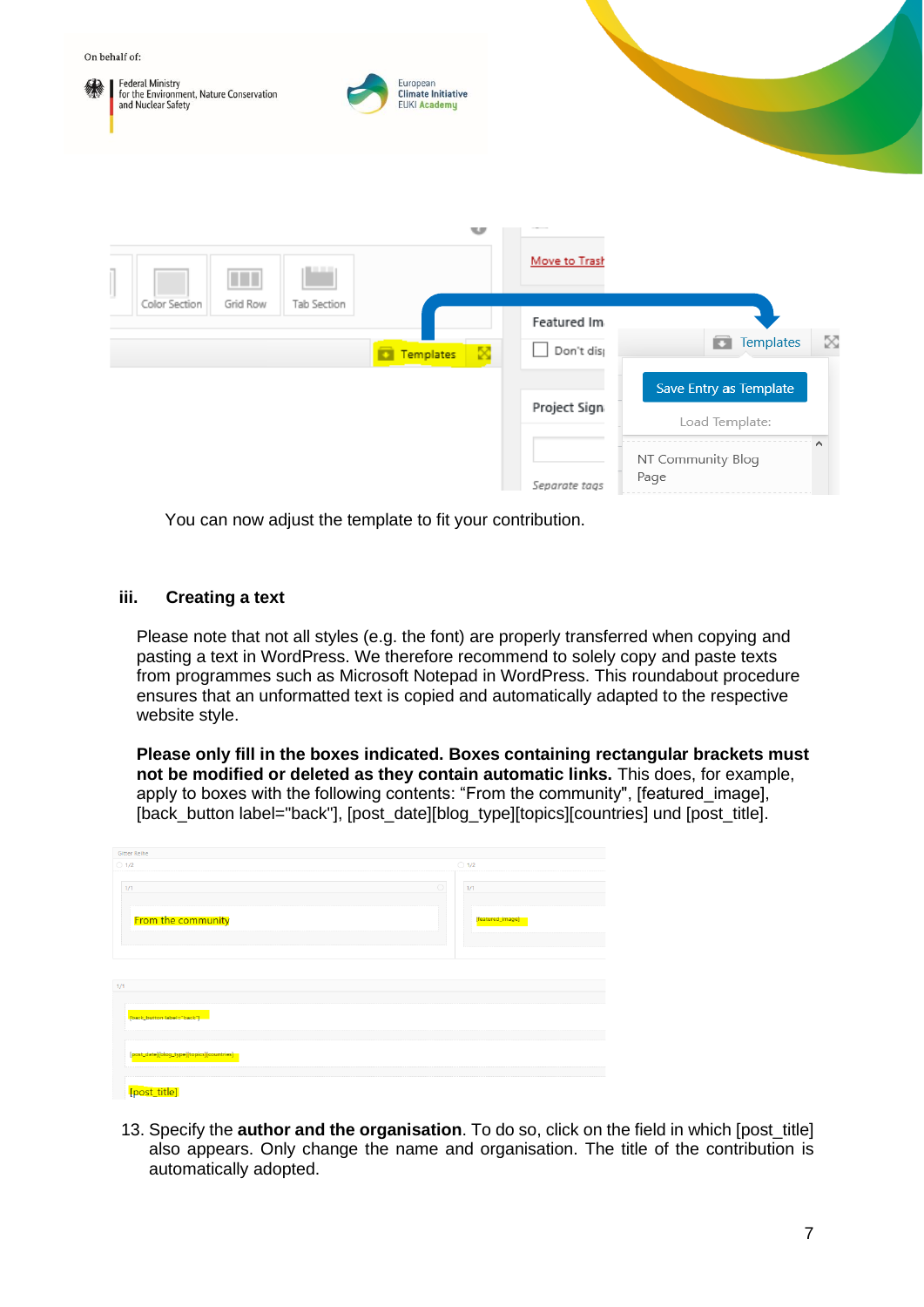| On behalf of:<br>绿 | Federal Ministry<br>for the Environment, Nature Conservation<br>and Nuclear Safety | European<br><b>Climate Initiative</b><br><b>EUKI Academy</b> |
|--------------------|------------------------------------------------------------------------------------|--------------------------------------------------------------|
|                    | [post_date][blog_type][topics][countries]                                          |                                                              |
|                    | [post_title]<br>by Max Mustermann, Organisation                                    |                                                              |

- 14. Now open the field underneath. The first paragraph of the text must be inserted here as "**Introtext**". Graphical elements will be used to highlight the field. Remember that only unformatted text should be inserted.
- 15. Now enter the **text of your contribution** in the fields underneath. This section will later constitute the main body of your post. Do remember to use unformatted text.
- 16. **Adding links to your contribution**. To do so, click on the paper clip symbol above the text. You can then insert the link. Then click on the cog icon next to the link and confirm the field "Open Link in a new tab".

|--|

Introtext Lorem ipsum dolor sit amet, consectetuer adipiscing elit. Aenean commodo ligula eget dolor. Aenean mas mus. Lorem ipsum dolor sit amet, con sociis natoque penatibus sociis natoque penatibu<br>adipiscing elit. Aenean www.euki.de پ 烧 s natoque penatibus et magnis dis part montes, nascetur ridiculus mus.

| Insert/edit link          |                         |  |
|---------------------------|-------------------------|--|
| Enter the destination URL |                         |  |
| URL                       |                         |  |
| Link Text                 | consectetuer adipiscing |  |
|                           | Open link in a new tab  |  |

#### 17. **Adding photos to your contribution**.

To this effect, click on Add Media. Then select a photo or click on "Upload Files" at

| Content<br>Enter some content for this textblock |              |     | the top.<br>special a |
|--------------------------------------------------|--------------|-----|-----------------------|
| Add Media                                        |              |     | below in              |
| Paragraph                                        | $\mathbf{v}$ | B I |                       |

Please provide full information on the photo and pay attention to copyright. You can find further information section iv.

Introtext Lorem ipsum dolor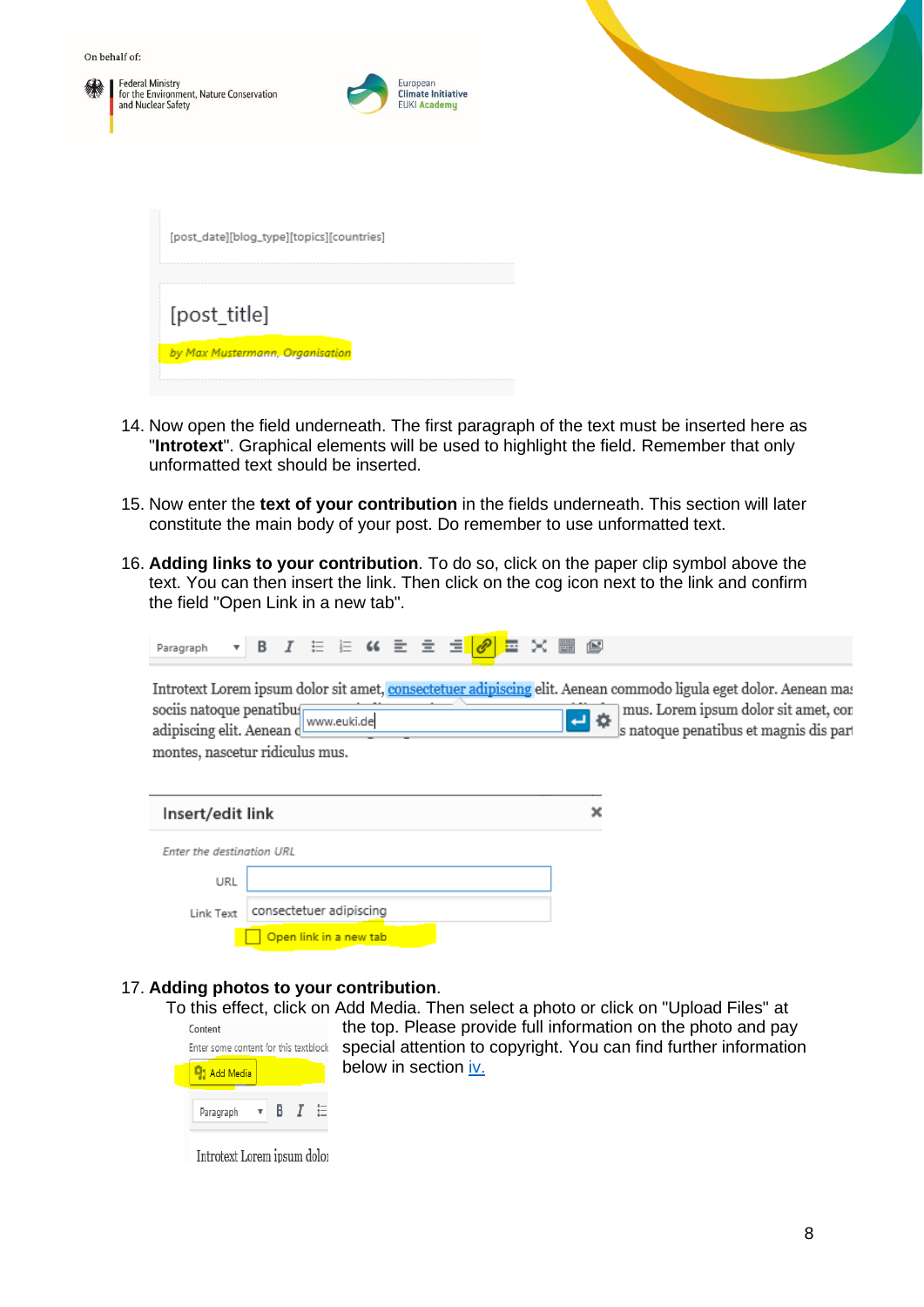**Federal Ministry** for the Environment, Nature Conservation and Nuclear Safety



18. **Adding videos to your contribution**. You can do so (a) in exactly the same manner as described for adding photos or (b) via a link. Just click on the video box at the bottom of the page and paste the video or link. When adding a link you should ideally use an embed code. You can generate such a code in YouTube by right-clicking on the video and clicking on "Copy embed code".



- 19. **Adding social media content**. If you yourself have posted a contribution on the subject on Instagram, Facebook, Twitter or a similar platform, you can also insert this contribution. If you have any questions about adding social media content, please contact the EUKI secretariat. Embedding works in different ways depending on the medium.
- 20. **Adding a photo gallery**. There is a "Horizontal Gallery" field at the end of the contribution. You can use this field to add a photo gallery. Again, please pay special attention to providing full copyright information.
- 21. At the bottom is an "Author and Organization" field which is **automatically** filled in. If a different author or organisation is concerned, you can amend the content in this field.

Responsible for the content of this page is the named author / organisation

22. You can insert related links, for example, to publications or websites of institutions in the "**Further information**" field (at the top right, next to the introtext). If this field is not needed, you may delete it.

| 1/3                        |                        |
|----------------------------|------------------------|
| <b>Further information</b> |                        |
| <b>Link Item</b>           |                        |
| Link Item                  |                        |
| Link Item                  |                        |
|                            | ---------------------- |

23. The "Project Information" field underneath is automatically filled in.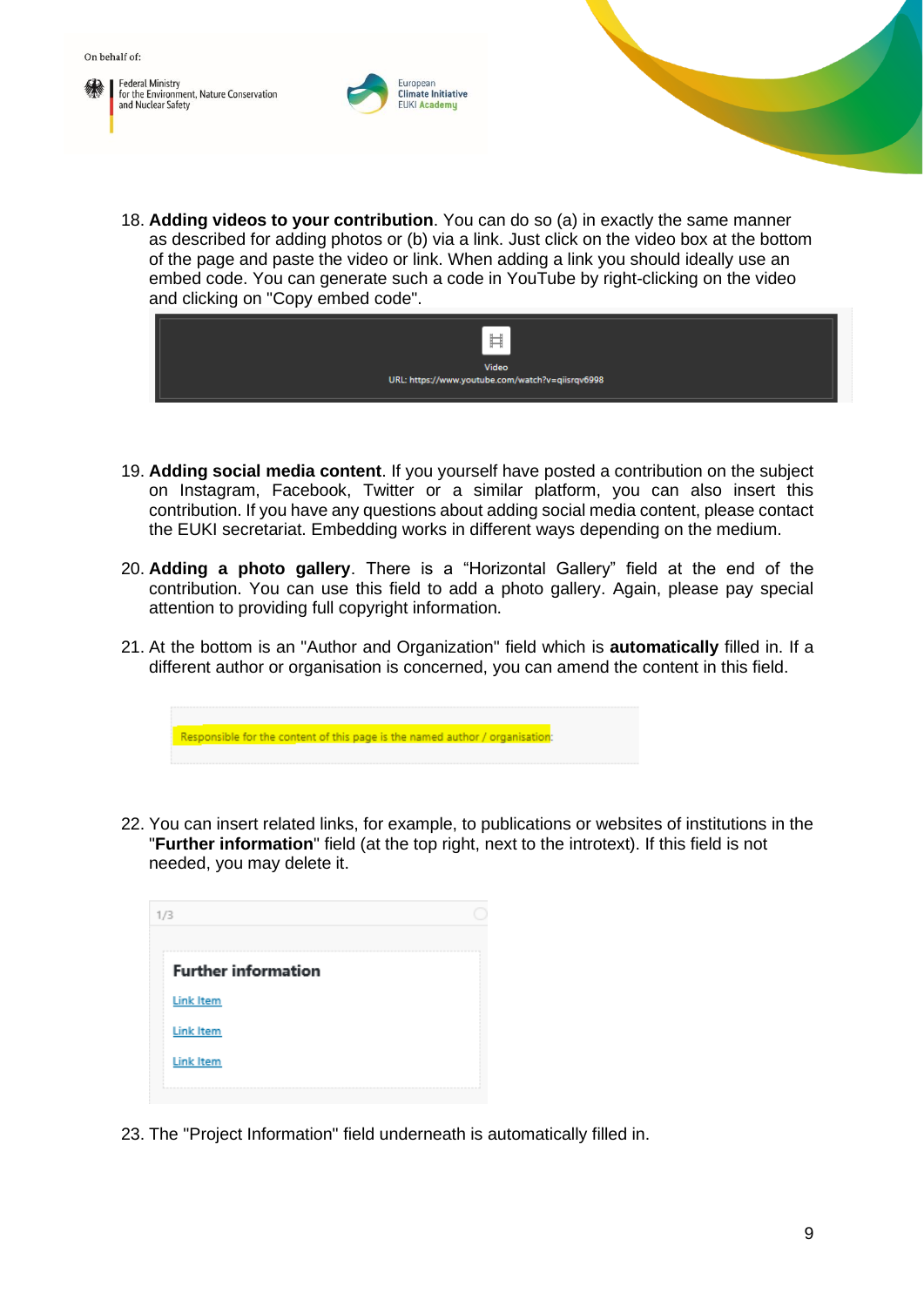**Federal Ministry** for the Environment, Nature Conservation and Nuclear Safety



#### <span id="page-9-0"></span>**iv. Uploading media files**

Contributions are also enhanced by the photos, videos and links you add to them. However, it is important to state in each case who holds the copyright and that you only upload files which you have the necessary rights for.

You can upload media or find media for editing under "Media" in the left column.

| <b>PJ</b> Media |  |
|-----------------|--|
| Library         |  |
| Add New         |  |

For editing purposes click on the respective file and a window will open showing the information posted so far.

Click on "Add New" at the top to add media. Media Library **Add New** The WP scheduler doesn't seem to be runni **■ 田** All media items V All date EM

Then select the media you would like to integrate and fill in all fields before posting your contribution. In the case of photos, this applies to the following fields:

- a) **Alternative text:** Provide a brief description of the photo in this field. This information is required for barrier-free representation and for search engines.
- b) **Title**: Enter a brief photo title including copyright information in this field. Add the copyright information after the title using the following format: "©SampleRights" (e.g. © Jasmine Doe; ©My Organisation).
- c) **Caption**: Provide a photo caption that should describe the photo in brief. State the copyright information at the end using the format "Photo: Jasmine Doe" or "Photo: My Organisation".
- d) **Description**: Provide a brief description of the photo in this field.
- e) **Enter Copyright Info**: Repeat the name of the copyright holder in this field.

#### <span id="page-9-1"></span>**c. Releasing a contribution**

Before you post a contribution, you must confirm that you have checked and specified the copyright for all media contained in your contribution. To do so, place a tick below your contribution.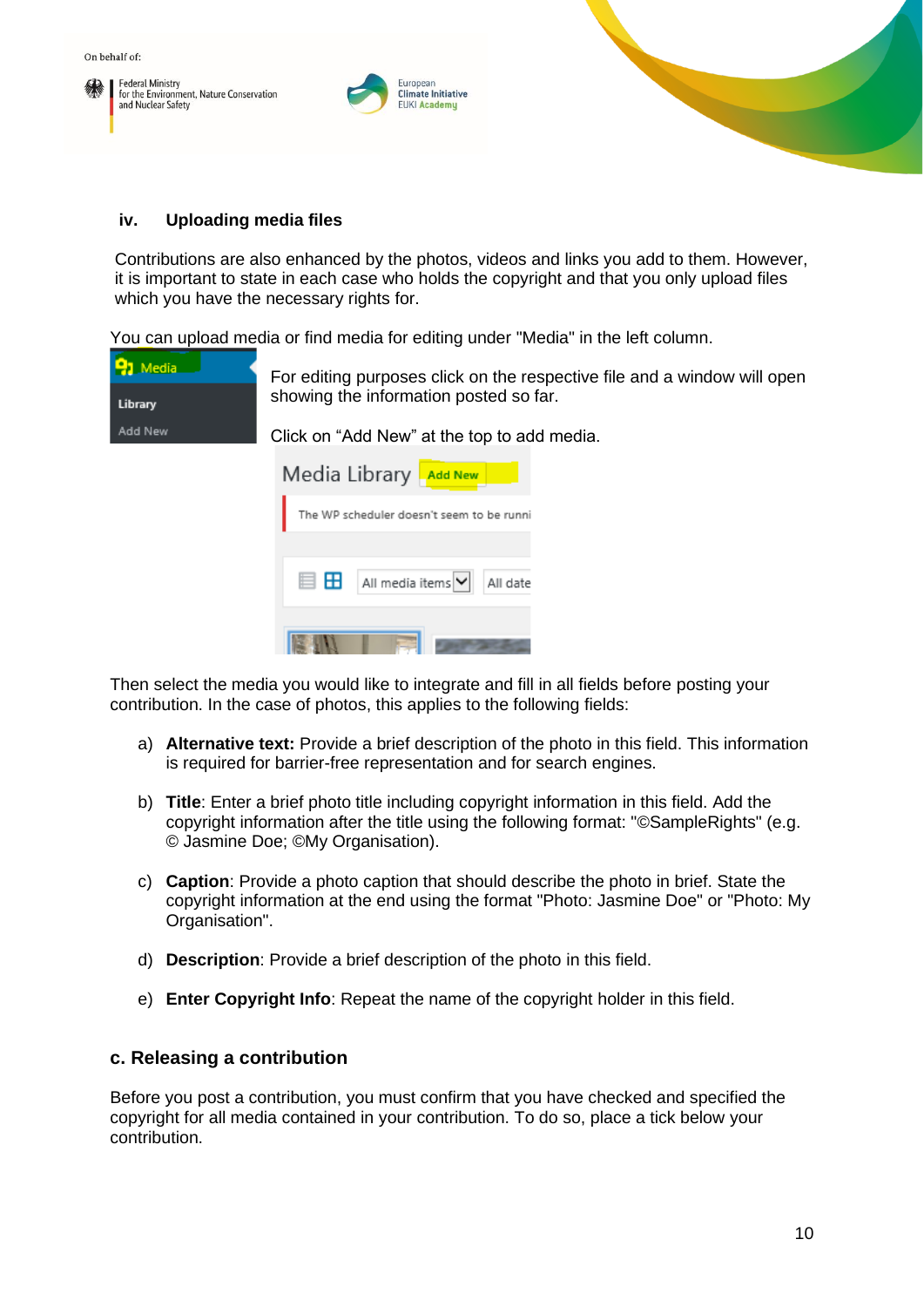

You have now entered all necessary information and should save your contribution via **"Save Draft"**, review it by clicking on "**Preview**" and submit it for publication by clicking on the **"Submit for Review"** button if everything is alright.

| <b>Publish</b>       |                          |
|----------------------|--------------------------|
| Save Draft           | Preview                  |
| <b>Status: Draft</b> |                          |
| Visibility: Public   |                          |
| V Readability: Good  |                          |
| V SEO: Not available |                          |
| Move to Trash        | <b>Submit for Review</b> |

Before posting your contribution you should always have a look at it via **"Preview"** to see whether it is in the right design. For instance, if you forgot to use an unformatted text, incorrect styles are displayed there. Also check whether there are fields that have not yet been used and whether all photos are in the right position.

Submit your contribution for publication via the **"Submit for Review"** button. The EUKI secretariat will check your contribution, which will then either be released for publication or edited in consultation with you. You will be notified by email once your contribution has been published.

#### <span id="page-10-0"></span>**d. Editing a contribution**

As soon as you have sent the contribution for review, you can no longer edit it yourself. The EUKI secretariat now has the right to do so. If you would like to make any changes, please contact the EUKI secretariat. The secretariat will either make the desired changes or release your contribution to you for editing. In this case, the contribution will be reset to "Draft" status.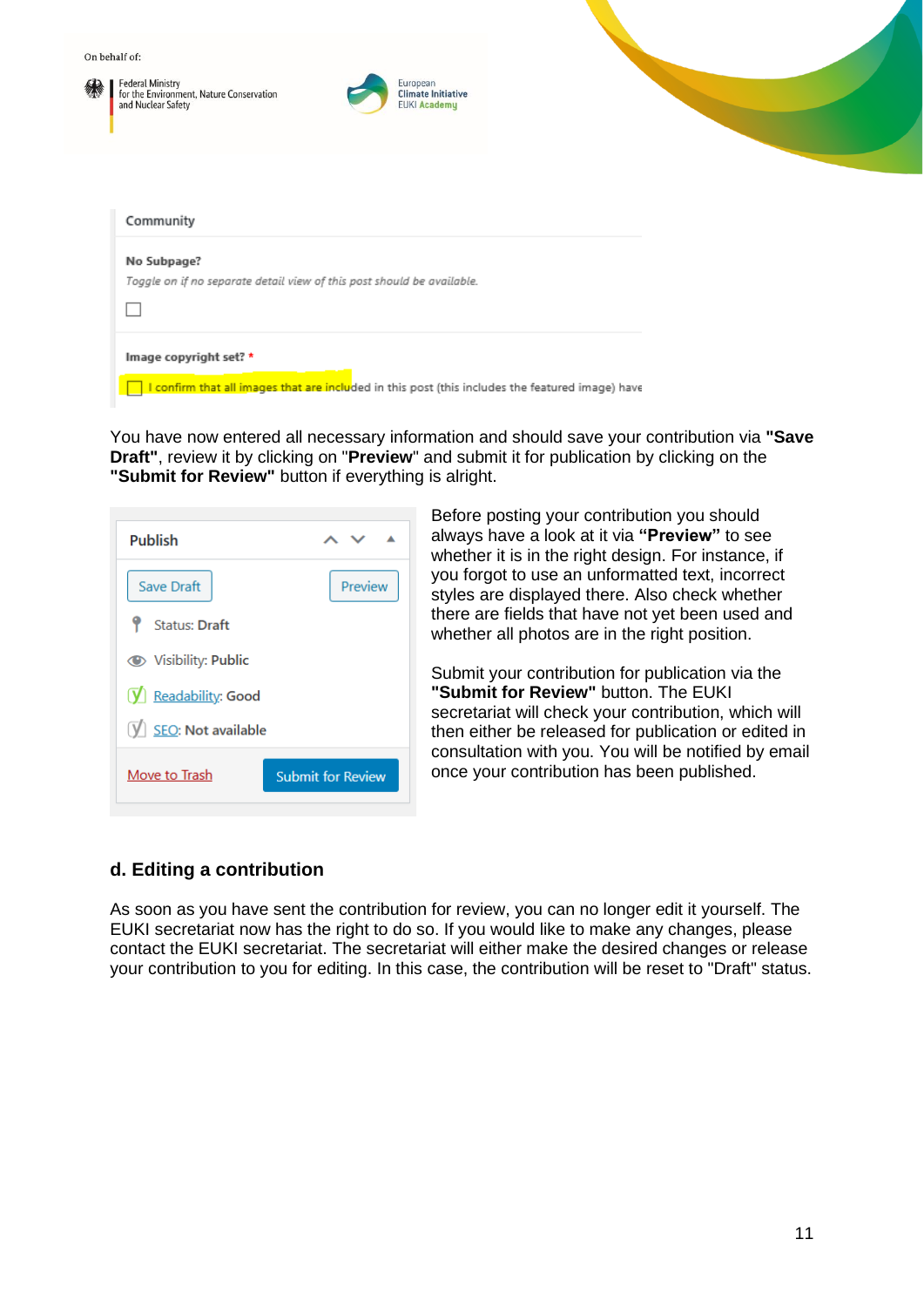





### <span id="page-11-0"></span>**e. Creating an event (for the [EUKI Event](https://www.euki.de/en/euki-events/#event-current) Timeline)**

1. Click on "Timeline" in the left column and then on "Add New Timeline".



2. Choose a name for your event and enter it in "Add Title". Please choose a brief and appropriate title. The first letters of English titles must be capitalised.

| <b>Add New Timeline</b> |  |
|-------------------------|--|
| My Event                |  |

3. Select the Category "Community Events" by placing a tick in the associated field.



4. Select an image for your event in the "Featured Image" field and click "Set Featured **Image**". This image will be displayed in the Event Timeline and the Event Layer.

| <b>Featured image</b> |  |  |
|-----------------------|--|--|
| Set featured image    |  |  |

The image should at least be 845px in width and 636px in height. Since the image is displayed in different formats, it should also be suitable for size 785x215px. If you have any questions about cropping, you may contact the EUKI secretariat. To upload the image, please proceed as described in section *iii.*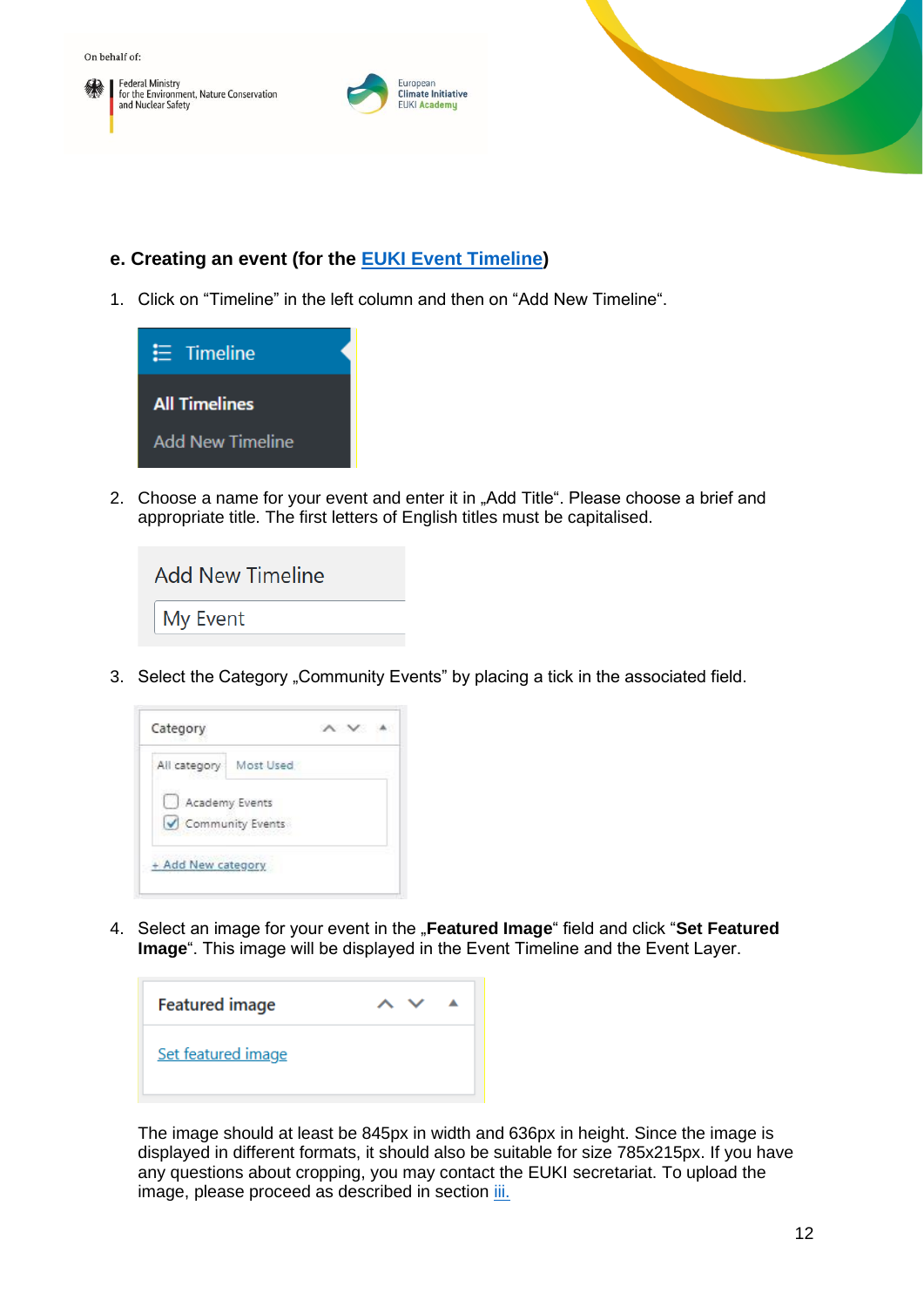**Federal Ministry** For the Environment, Nature Conservation<br>and Nuclear Safety



5. Briefly describe your event in the "**Excerpt**" field. This description is shown in the Event Timeline and in search engine hits. The text should contain keywords if possible and should show at a glance what it refers to.

| Excerpt                                                                                                                        |  |  |
|--------------------------------------------------------------------------------------------------------------------------------|--|--|
| Kurzbeschreibung als Teasertext für die Event-Timeline                                                                         |  |  |
| Excerpts are optional hand-crafted summaries of your content that can be used in your theme. Learn more about manual excerpts. |  |  |

6. Enter all information on your event in the text editor. You can describe your event in detail and enter speakers, the agenda and all other information. You may also link it to a landing page for the event or to a registration page.

**Please note** that not all styles (e.g. the font) are properly transferred when copying and pasting a text in WordPress. We therefore recommend to first copy the text in Microsoft Notepad before pasting it in WordPress. This roundabout procedure ensures that an unformatted text is copied and automatically adapted to the respective website style.



7. Enter the date of your event in the "Date" field in the "General" section.

| General     |                                                                                                                  |
|-------------|------------------------------------------------------------------------------------------------------------------|
| Date        | 12/10/2020                                                                                                       |
|             | Select date from 01/01/1000, if your date does not exit in date picker, you just need to use custom date instead |
| Custom date | Enter custom date or anything you want to replace with timeline date                                             |

Should your event take place on several days, please also enter the respective period in the "Custom date" field. Your event will thus be properly placed in the timeline and will also show this additional information.